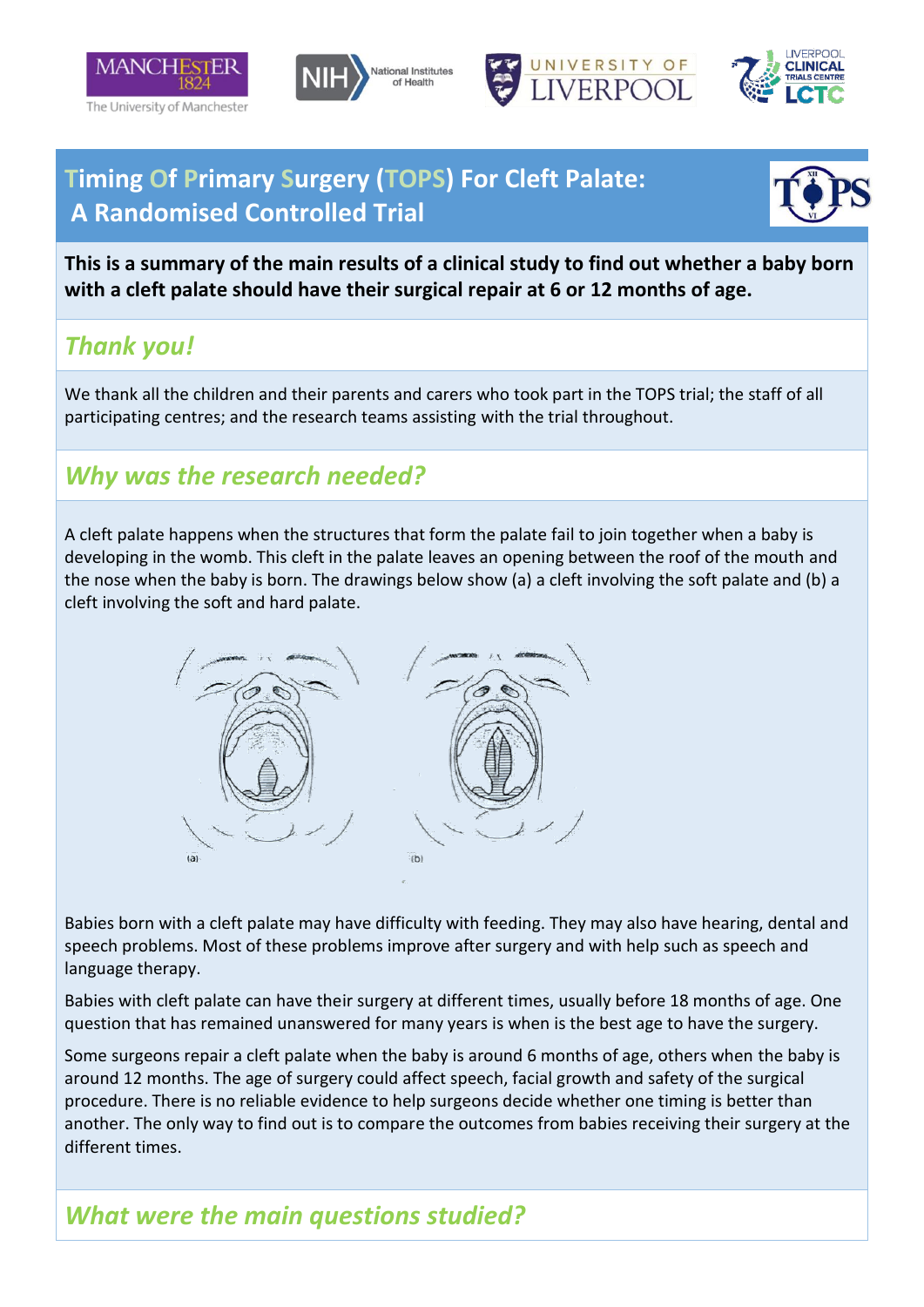The TOPS trial aimed to find out whether the best possible speech outcomes were achieved by cleft palate repair at 6 or 12 months of age. We also wanted to understand if the age at surgery was related to differences in hearing, facial growth or safety.

# *Who carried out the research?*

The TOPS trial was planned by an international group of cleft specialists and researchers across Europe (Denmark, Norway, Sweden and the United Kingdom) and South America (Brazil). TOPS was funded by the National Institute of Dental and Craniofacial Research in the USA and sponsored by the University of Manchester. Ethics committees in each country approved the trial protocol.

Data were sent to researchers at the University of Liverpool for monitoring and analysis. Anonymised data sharing requests may be made to **lctc@liverpool.ac.uk**

# *Who participated in the study?*

Babies born with a cleft palate that did not involve the lip were eligible to take part in TOPS. The baby needed to be considered medically fit for surgery at 6 months old.

A total of 558 babies were recruited from 23 specialised cleft treatment centres between September 2010 and July 2015

### *What treatments or interventions did the participants take/receive?*

Babies in TOPS received surgical repair for their cleft palate at either 6-months or 12-months of age. All babies received the same surgical technique to repair the cleft.

# *What happened during the study?*

Babies born with a cleft palate were invited to take part in the trial. If their parent/carer gave consent then they were allocated to receive their surgery at either 12-months or 6-months of age.



The age group that each baby was allocated to was decided at random using a computer system. In TOPS babies had an equal chance of being in either of the two groups. This process means that If one group does better than the other, we can be confident it was likely due to the age at surgery and not because of other differences between the groups.

The main study outcome was velopharyngeal insufficiency (VPI) at age five years. VPI happens when the soft palate does not close tightly between the mouth and the nose during speech. This causes air to escape from the nose during speech and causes difficulties in producing specific speech sounds. Preventing this is a main purpose of surgery.

Video and audio recordings were made of each child's speech assessments at 12 months, 3 years and 5 years of age. These recordings were assessed by trained speech and language therapists who did not